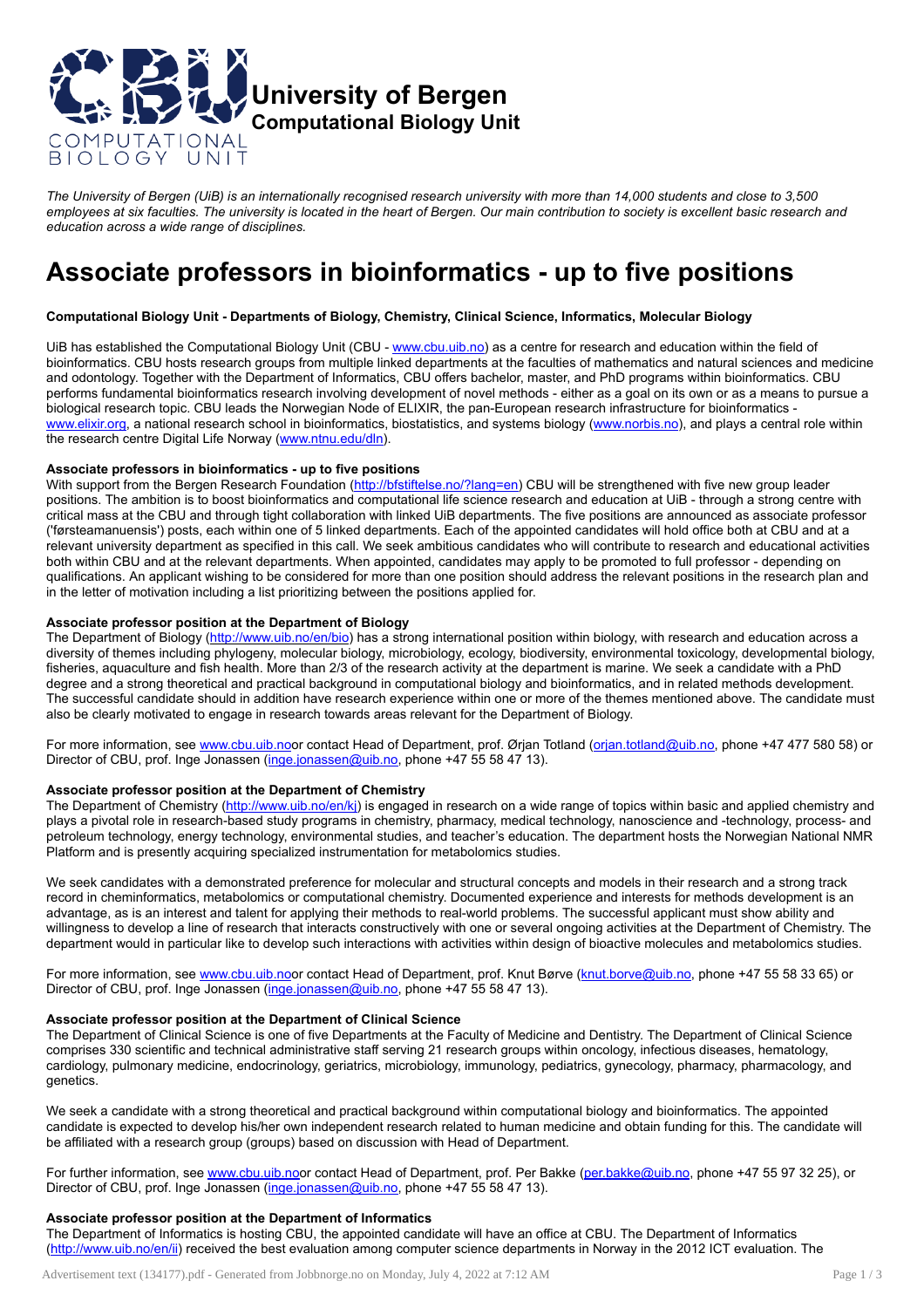research is organized in six research groups: algorithms, bioinformatics (CBU), optimization, programming theory, reliable communication, and visualization. We seek a candidate with a PhD degree and a strong theoretical and practical background in computational biology and bioinformatics.

For more information, see [www.cbu.uib.noo](http://www.cbu.uib.no/)r contact Head of Department, prof. Petter Bjørstad [\(petter.bjorstad@uib.no](mailto:petter.bjorstad@uib.no), phone +47 55 58 41 99) or Director of CBU, prof. Inge Jonassen [\(inge.jonassen@uib.no,](mailto:inge.jonassen@uib.no) phone +47 55 58 47 13).

# Associate professor position at the Department of Molecular Biology

The Department of Molecular Biology [\(http://www.uib.no/en/mbi\)](http://www.uib.no/en/mbi) has a broad research and teaching portfolio with major competences in protein sciences, cell signaling, metabolism and computational biology. The department is organized into research programs hosted in shared laboratory spaces and using common instrumentation and facilities. These facilities include tissue culture, DNA-sequencing, a zebra-fish facility as well as a protein analytical laboratory. The Department has state-of-the-art equipment for biomolecular research such as surface plasmon resonance, ITC and LC-MS/MS. A new NMR core facility is situated in the neighboring building, and offers excellent accessibility and support.

The Department seeks to recruit a scientist with strong interest and experience in developing and applying computational methods relevant to experimental molecular biology. The successful candidate is expected to engage in intra-departmental collaborations or set up own experimental activities with the aim of combining computational and experimental approaches. Applicants with a research focus on protein modifications, metabolism (including lipid metabolism) or RNA biology or who will strengthen the Department's research activity within biomolecular structure-function relationships or signaling and regulation in biological systems will be preferred.

For more information, see [www.mbi.uib.noo](http://www.cbu.uib.no/)r contact Head of Department, prof. Mathias Ziegler ([mathias.ziegler@uib.no,](mailto:mathias.ziegler@uib.no) phone +47 55 58 45 91) or Director of CBU, prof. Inge Jonassen [\(inge.jonassen@uib.no,](mailto:inge.jonassen@uib.no) phone +47 55 58 47 13).

#### Qualification requirements

- Doctoral degree in relevant field (see each position description above)
- Proven theory competence in bioinformatics
- Proven experience in development and application of bioinformatics methods
- Interest and ability to contribute to research activity at CBU and at the relevant department (see each position description above)
- Independent research experience
- Interest and experience in teaching (bachelor and/or master levels) and supervising students (master/PhD)
- Ability to work independently and in a structured manner, and to cooperate with others
- Fluency in both written and oral English
- Basic pedagogical training is a requirement for the position. The successful applicant will be offered training if this requirement is not met prior to employment

Research leadership experience as well as experience in coordinating research activities and in strategic research planning are desirable. Furthermore, emphasis will be given to a proven willingness and ability to work and communicate well with others in a team environment, as well as ability to attract external research funding. The successful candidates are expected to play active roles in interdisciplinary collaborative research, training, and education, and contribute to the stimulating research environment within bioinformatics and computational biology at CBU and relevant departments.

The teaching language will normally be Norwegian. The successful applicant will be required to teach in Norwegian or another Scandinavian language within two years of being appointed. CBU and the linked university departments are all highly international working environments, and the working language is normally English.

#### We can offer

- A good and professionally challenging working environment
- Starting salary for associate professors is at level 64-72 (code 1011/pay framework 24.8); currently NOK 556 700 648 100 gross p.a. Automatic salary increases will occur at fixed intervals within the pay framework. In the case of particularly highly qualified applicants higher salaries will be considered.
- Enrolment in the Norwegian Public Service Pension Fund
- A position in an inclusive workplace (IA enterprise)
- Good welfare benefits  $\bullet$
- Associate professors have the opportunity to apply for personal promotion to a full professorship. The annual closing date for such applications is 15 September.

Each position as associate professor will be awarded one PhD position (4 years).

For more information regarding what the University of Bergen can offer its employees, please visit: [http://www.uib.no/en/poa/74243/what-can](http://www.uib.no/en/poa/74243/what-can-university-bergen-offer-its-employees)university-bergen-offer-its-employees

#### Description of the position

A description of the position with details of curriculum and area of responsibility, particular duties and other requirements, is available below.

#### General information

We encourage women in particular to apply. If several applicants have approximately equivalent qualifications, the rules pertaining to gender quotas shall apply. State employment shall reflect the diversity of Norwegian society to the greatest extent possible. Age and gender balance among employees is therefore a goal. It is also a goal to recruit employees of various immigrant backgrounds. We encourage persons with an immigrant background and persons with disabilities to apply for the positions.

The University of Bergen adheres to the principle of public access to information when recruiting academic staff.

Information about applicants may be made public even if the applicant has requested to remain anonymous. The applicant will be notified if the request to be omitted is not met.

The successful applicant must comply with the guidelines that apply to the position at any time.

## Your application must include:

Advertisement text (134177).pdf - Generated from Jobbnorge.no on Monday, July 4, 2022 at 7:12 AM Page 2 / 3